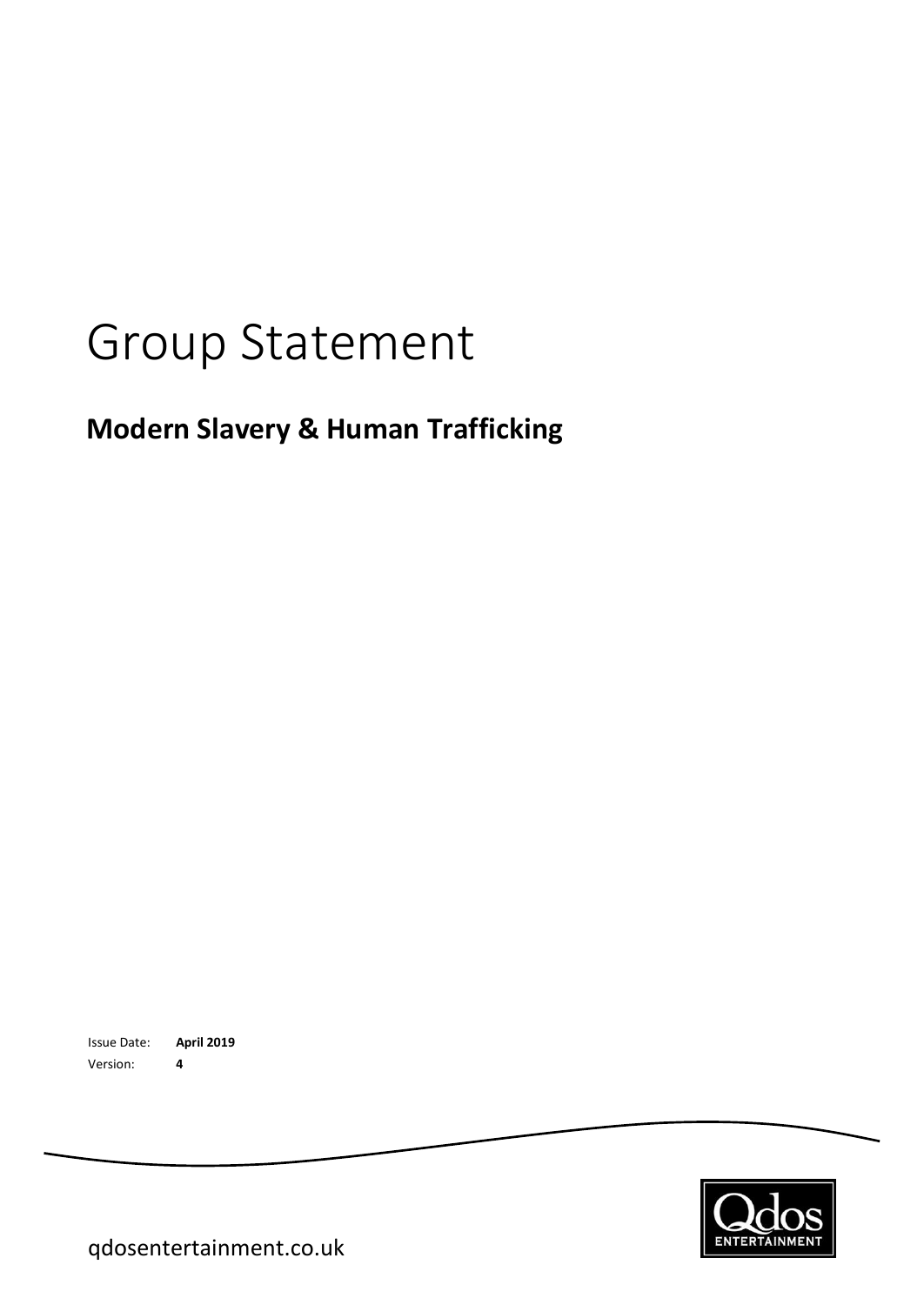#### **MODERN SLAVERY & HUMAN TRAFFICKING STATEMENT: DEFINITIONS, PURPOSE AND SCOPE**

For the purpose of this statement, the term 'Company' means Qdos Entertainment Limited (Qdos) and any associated company.

The Company will publish a Modern Slavery & Human Trafficking Statement on the Company's website each financial year, setting out the steps the Company has taken during the previous financial year to ensure that slavery and human trafficking are not taking place in any of its supply chains and/or any part of its own business.

#### **1. Introduction**

Slavery and human trafficking remain a hidden blight on our global society. We all have a responsibility to remain alert to the risks in our business and in the wider supply chain.

Staff members are expected to report concerns and managers are expected to act upon them.

The Company is committed to taking steps which are reasonable and within its control ensuring that there is no modern slavery or human trafficking in its supply chains or in any part of its business. Relevant company policies include: Equality & Diversity, Harassment & Bullying, and Public Interest Disclosure (Whistleblowing).

These policies reflect the Company's commitment to acting ethically and with integrity in all its business practices and relationships and to implementing and enforcing effective systems and controls to assure itself that slavery and human trafficking are not taking place anywhere in its supply chains.

#### **2. Company structure and business**

The Qdos Entertainment Group is one of the largest, broad-based entertainment Groups in Europe.

The Company's head office is in the UK. All trading outlets are in the UK.

The Group's business covers the following sectors: Theatres and Hospitality, Theatrical Productions and Hire, Talent Agency, Pubs, Restaurants and Rooms, Design and Print.

Subsidiary companies trading within Qdos Entertainment Group are:

Qdos Entertainment Ltd Qdos Entertainment (Pantomimes) Ltd Qdos Entertainment (Productions) Ltd HQ Theatres Ltd HQ Hospitality Ltd HQ Theatres & Hospitality Ltd HQ Theatres Trust Wycombe Arts Management Ltd Southend Theatres Ltd Wyvern Theatre Ltd Beck Theatre Ltd White Rock Theatre Hastings Ltd

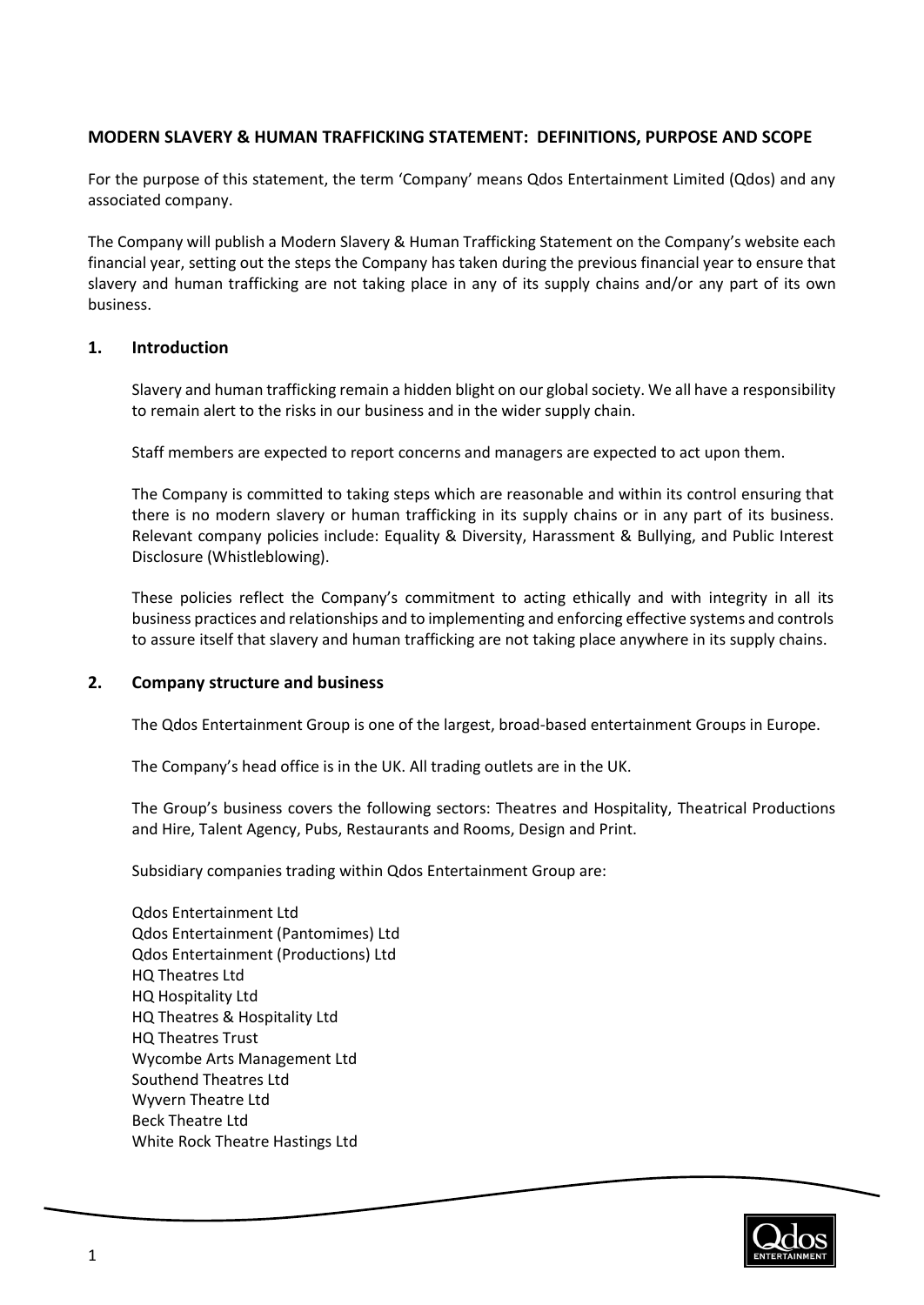Orchard Theatre Dartford Ltd Colosseum Theatre Watford Ltd HQ Theatres Guildford Ltd Lyceum Theatre Crewe Ltd HQ Theatres Bromley Ltd QTalent Ltd Executive Cars Ltd Adverset Media Solutions Ltd Venturequest Property Ltd Venturequest Holdings Ltd Copper Horse Cottages Ltd

#### **3. Supply chains, Due Diligence, Policies & Risk Assessment**

The Company's supply chains include the sourcing of raw materials, principally related to the provision of food and drink.

As part of its initiative to identify and mitigate risk, over the past year the Company has:

- operated its licensed premises as directly managed venues to ensure maximum control of the work environment;
- ensured optimum supervision of the use of Company property and premises;
- built and maintained long standing relationships with local suppliers and customers; and
- made clear the Company's expectations of business behaviour.

Within national or international supply chains, the Company's point of contact is always preferably with a UK company or branch. The Company expects these entities to operate suitable anti-slavery and human trafficking policies and practices, and will state this as a condition of contract.

Whilst it is not practical for the Company (and every other participant in the supply chain) to have a direct relationship with all links in the chain, the Company expects each entity to adopt 'one-up' due diligence on the next link in the chain.

The Company has policies in place to protect whistle-blowers and to encourage concerns to be reported.

#### **4. Adherence to values**

The Company's Values and Behaviours promote equality, diversity and fairness throughout its business dealings. As part of this, the Company adopts a zero tolerance policy to slavery and human trafficking and expects its contractors and all those in the supply chain to support those values.

Company and Theatre Directors are responsible for compliance and supplier relationships in their respective business units.